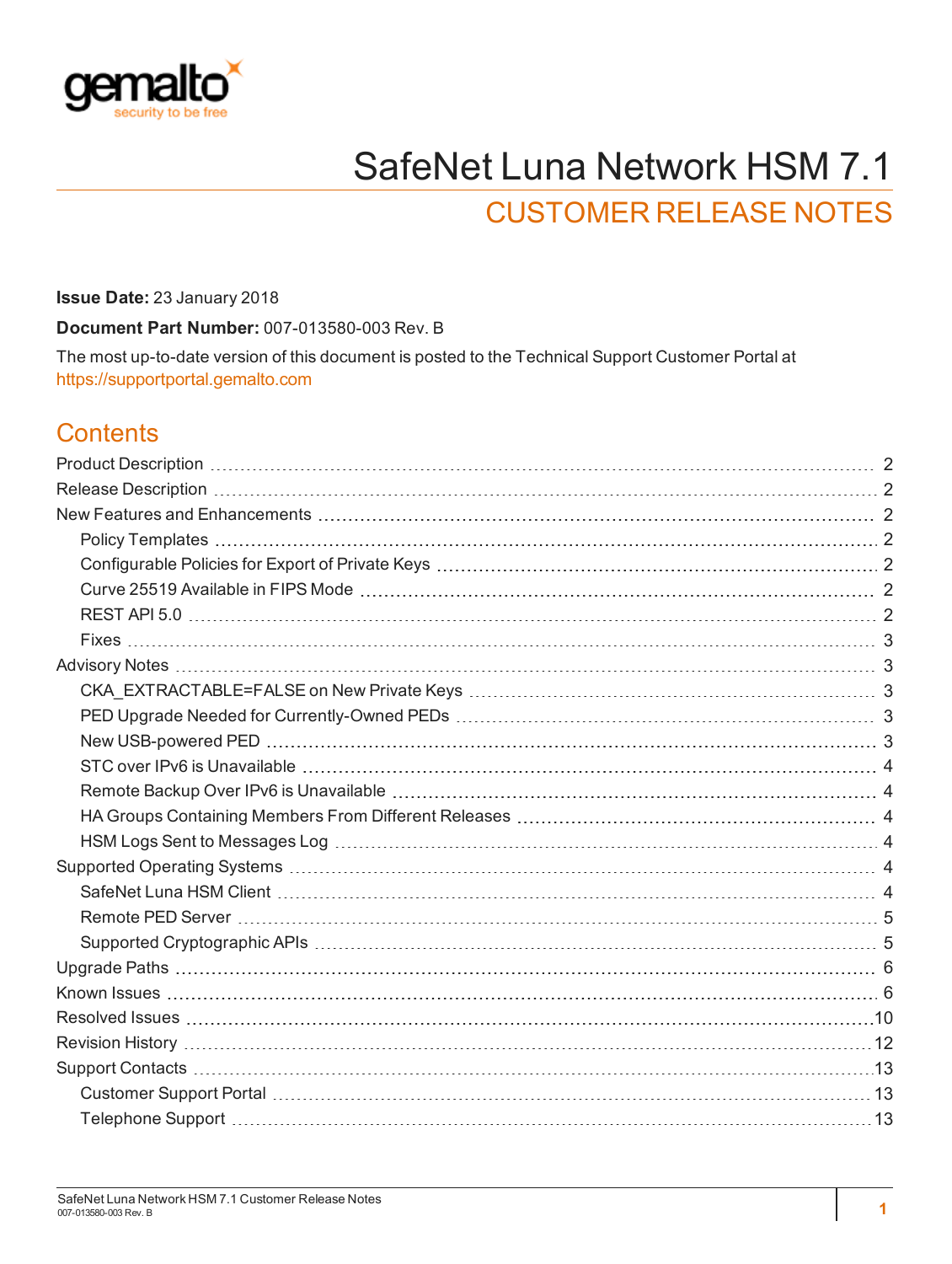# <span id="page-1-0"></span>Product Description

The SafeNet Luna Network HSM secures your sensitive data and critical applications by storing, protecting and managing your cryptographic keys in a high-assurance, tamper-resistant, network-attached appliance that offers market-leading performance. The SafeNet Luna Network HSM meets compliance and audit needs for FIPS 140, HIPAA, PCI-DSS, eIDAS, GDPR, and others, in highly-regulated industries including Financial, Healthcare, and Government.

The SafeNet Luna Network HSM offers up to 100 HSM partitions, high-availability configuration options, remote management, PED, backup, and dual hot-swappable power supplies.

## <span id="page-1-1"></span>Release Description

SafeNet Luna Network HSM 7.1 is a field update release of Gemalto's 7.x SafeNet Luna Network HSM. It includes Client software with drivers and tools, appliance software update, and new firmware for the HSM.

### <span id="page-1-2"></span>New Features and Enhancements

<span id="page-1-3"></span>This section highlights what's new in SafeNet Luna Network HSM 7.1.

#### Policy Templates

The HSM or Partition SO can save a copy of their organization's preferred HSM or partition policy settings to a template. They can then use this template to configure policy settings when initializing other HSMs or partitions.

This can save time and effort when deploying multiple HSMs or partitions. It also ensures consistency across your HSMs and partitions, which helps to simplify future audit and compliance requirements. [Requires HSM firmware 7.1]

#### <span id="page-1-4"></span>Configurable Policies for Export of Private Keys

The Partition SO can use partition policies to control whether or not the private keys in a given partition can be exported off the HSM. The ability to export private keys is particularly useful in use cases such as smart card & identity issuance, secure manufacturing, etc.

This gives organizations the ability to support a wider variety of use cases with their HSM, and also provides Partition SOs with more flexibility overall. [Requires HSM firmware 7.1]

#### <span id="page-1-5"></span>Curve 25519 Available in FIPS Mode

<span id="page-1-6"></span>Curve 25519 is now available for use in FIPS mode. [Requires HSM firmware 7.1]

#### REST API 5.0

REST API 5.0 is included with the SafeNet Luna HSM 7.1 release. Customers who upgrade their appliance to 7.1 will automatically receive the REST API 5.0 update as part of the upgrade.

REST API provides a set of web services which customers can use to communicate with and provision the HSM. For more information, refer to the REST API sections of the product documentation.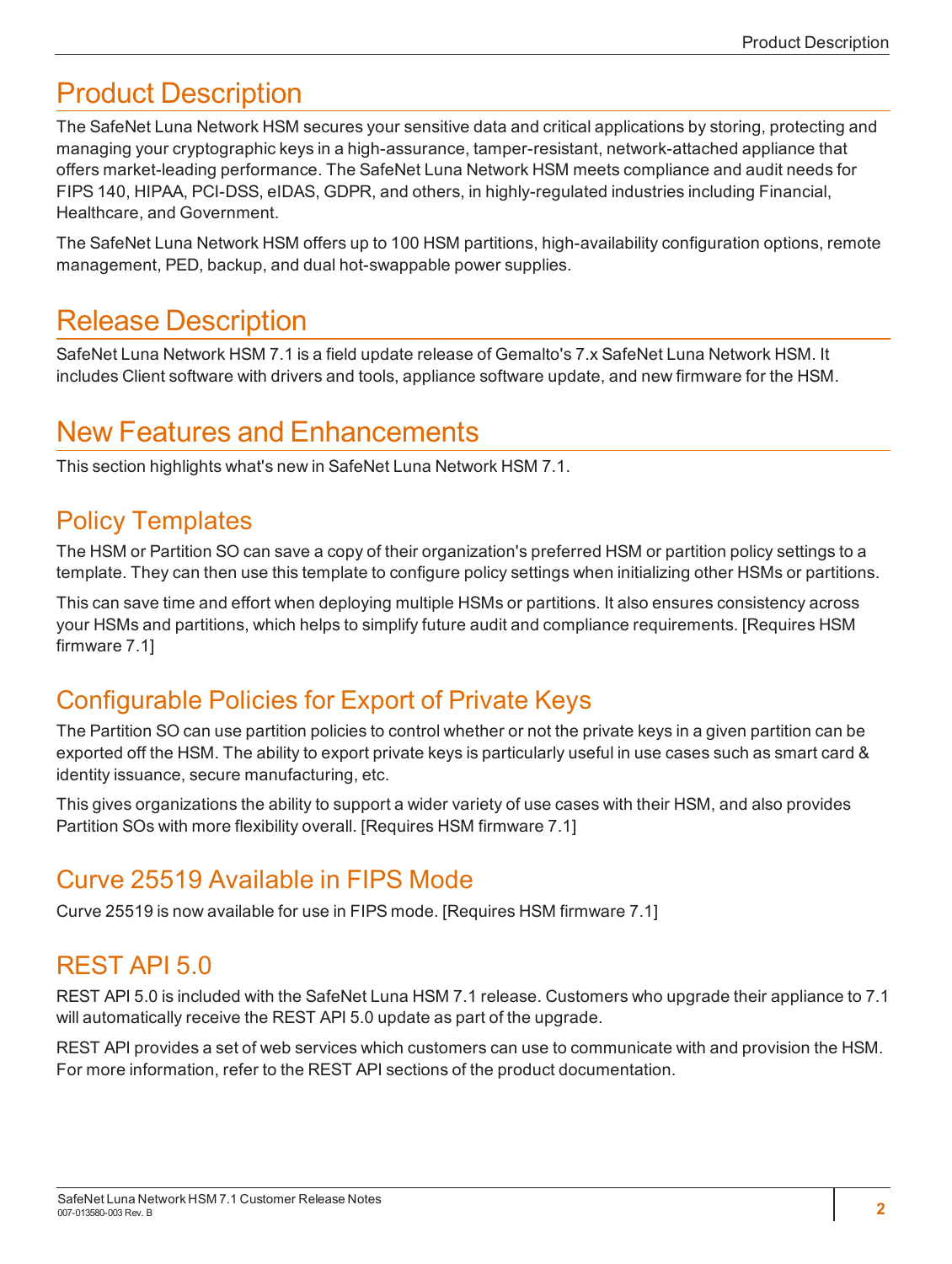#### <span id="page-2-0"></span>Fixes

<span id="page-2-1"></span>A number of items have been addressed for this release, and are listed in the Resolved Issues section of this document.

# Advisory Notes

<span id="page-2-2"></span>This section highlights important issues you should be aware of before deploying this release.

## CKA\_EXTRACTABLE=FALSE on New Private Keys

Private keys now have their CKA\_EXTRACTABLE attribute set to FALSE by default when they are created. Your applications must specify a value of **1** (TRUE) for this attribute on private keys you wish to wrap and export in Key Export mode.

A patch for the Luna Java Provider (LunaProvider) on 32-bit and 64-bit Linux client systems is available from the Gemalto Customer Support Portal (DOW0002629).

### <span id="page-2-3"></span>PED Upgrade Needed for Currently-Owned PEDs

If you have older PEDs that you intend to use with SafeNet Luna HSM 7.0 or later, you must upgrade to firmware 2.7.1 (or newer). The upgrade and accompanying documentation (007-012337-003\_PED\_upgrade\_2-7-1- 5.pdf) are available from the Gemalto Support Portal.

#### <span id="page-2-4"></span>New USB-powered PED

Gemalto is pleased to announce the availability of SafeNet Luna HSM PIN Entry Device (PED) v2.8. The v2.8 PED contains new hardware that enables the PED to be USB-powered; there is no longer a requirement for an external DC power Adapter. PED v2.8 is functionally equivalent to your existing (pre-generation) PEDs and is compatible with HSM versions, 5.x, 6.x, and 7.x.

PED v2.8 ships with firmware 2.8.0. Note that you cannot upgrade existing PEDs to the 2.8.0 version; existing PEDs continue to need a separate DC power adapter for remote PED and upgrade use. The model number on the manufacturer's label identifies the refreshed PED: PED-06-0001.

#### **To use the new USB-powered PED**

- **1.** Ensure the SafeNet Luna HSM Client software is installed on the Windows computer that will act as the PED Server to your SafeNet Luna HSM. Installing the Remote PED component of the SafeNet Luna client installs the required driver.
- **2.** Connect the PED to the computer where you installed the Remote PED component of the SafeNet Luna client using the USB micro connector on the PED and a USB socket on your computer.
- **3.** After you connect the PED to the host computer, it will take 30 to 60 seconds for initial boot-up, during which time a series of messages are displayed, as listed below:

**BOOT V.1.1.0-1 CORE V.3.0.0-1 Loading PED... Entering...**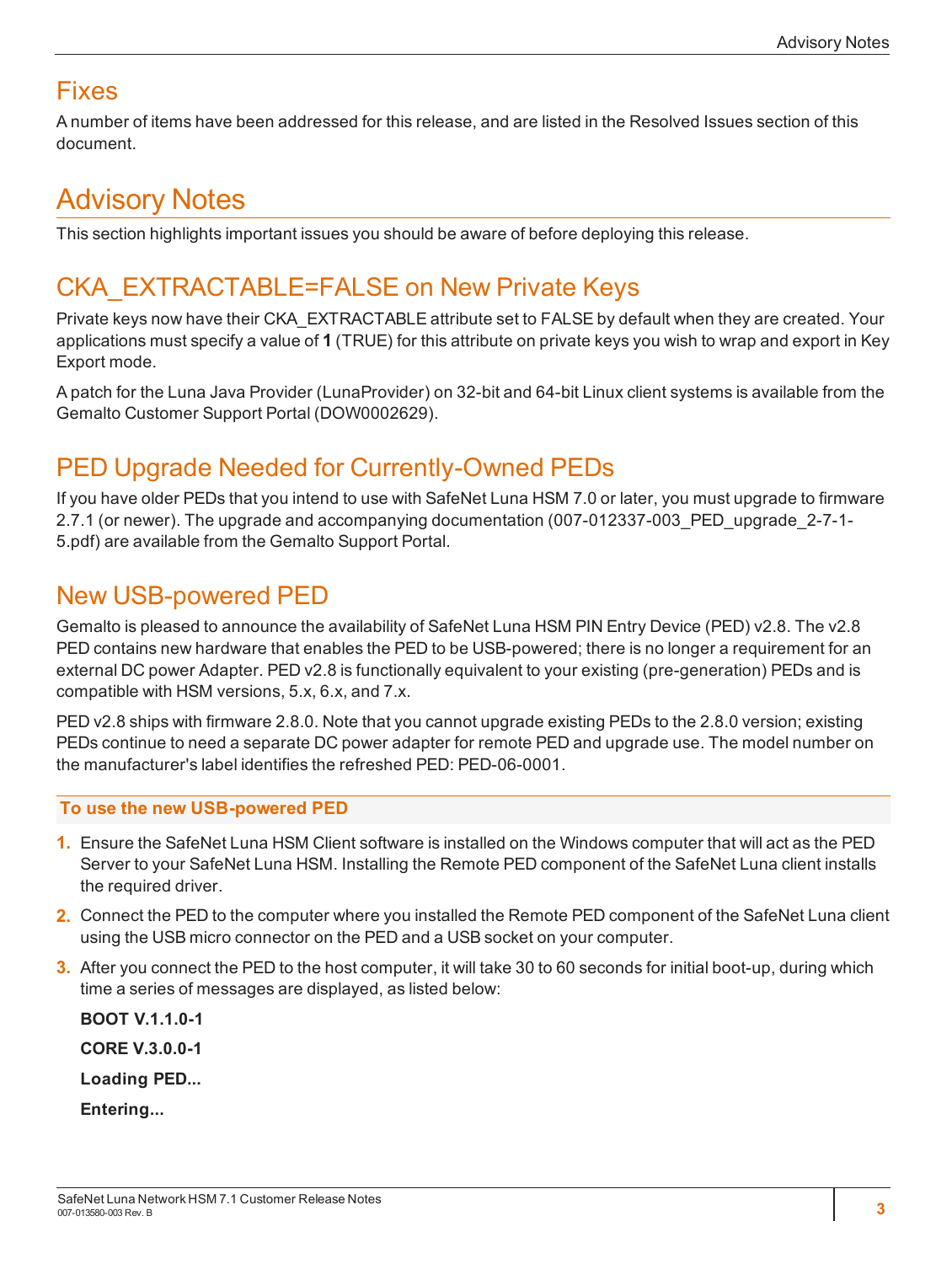- **4.** After the boot process is complete, the PED displays **Local PED mode** and the **Awaiting command...** prompt. Your new PED is now ready for use.
- **5.** To enter Remote PED mode, if needed, exit Local PED mode with the "< " key, and from the **Select Mode** menu, select option **7 Remote PED**.

#### <span id="page-3-0"></span>STC over IPv6 is Unavailable

<span id="page-3-1"></span>STC client-partition links are not available over an IPv6 network.

#### Remote Backup Over IPv6 is Unavailable

Network connections from the SafeNet Luna Client to a Remote Backup Server must use IPv4.

**NOTE** Network connections from the client to the HSMs you want to backup using RBS can use IPv6. Only the connection from the client to the RBS server requires IPv4.

#### <span id="page-3-2"></span>HA Groups Containing Members From Different Releases

You can configure an HA group containing release 7.1 and release 5/6.x partitions to easily migrate cryptographic objects to the new HSM.

**NOTE** Failover during sustained application in a mixed-release HA group has not been fully characterized for all failure scenarios.

#### <span id="page-3-3"></span>HSM Logs Sent to Messages Log

The **hsm.log** file is deprecated and has been removed from this release. The HSM logs are now sent to the **messages** log.

**NOTE** Although it is ignored, the **hsm** option appears in the syntax for some **syslog** commands (such as **syslog tail -logfiles**).

# <span id="page-3-4"></span>Supported Operating Systems

<span id="page-3-5"></span>This section lists the supported software, hardware, and optional upgrades for the HSM.

### SafeNet Luna HSM Client

You can install the SafeNet Luna HSM Client 7.1 on the following operating systems: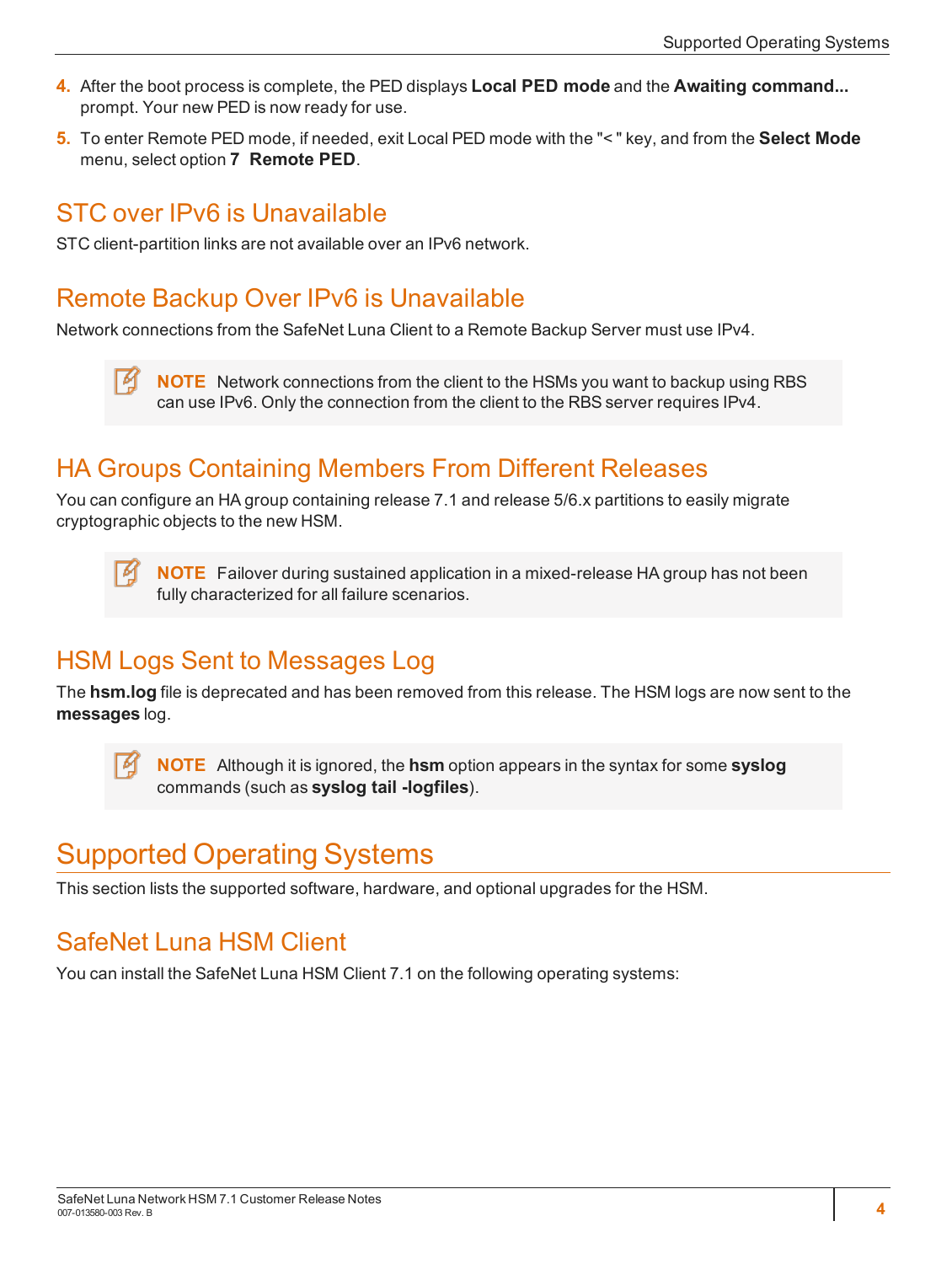| <b>Operating System</b>                                            | <b>Version</b>      | 64-bit<br>applications on<br>64-bit OS | $32$ -bit<br>applications<br>on 64-bit<br><b>OS</b> | 32-bit<br>applications<br>on 32-bit<br><b>OS</b> |
|--------------------------------------------------------------------|---------------------|----------------------------------------|-----------------------------------------------------|--------------------------------------------------|
| Windows                                                            | 10                  | Yes                                    | Yes                                                 | No                                               |
|                                                                    | 2012 R <sub>2</sub> | Yes                                    | Yes                                                 | No.                                              |
|                                                                    | 2016                | Yes                                    | Yes                                                 | No.                                              |
| Redhat-based Linux (including variants like CentOS                 | 6                   | Yes                                    | Yes                                                 | Yes                                              |
| and Oracle Enterprise Linux)                                       | 7                   | Yes                                    | Yes                                                 | Yes                                              |
| <b>AIX</b><br>Note: SafeNet Luna Network HSM client only.          | 7.1                 | Yes                                    | Yes                                                 | No                                               |
| Solaris (SPARC/x86)<br>Note: SafeNet Luna Network HSM client only. | 11                  | Yes                                    | Yes                                                 | No                                               |
| Ubuntu *                                                           | 14.04               | Yes                                    | No.                                                 | Yes                                              |

\* The Linux installer for Luna Client software is compiled as .rpm packages. To install on a Debian-based distribution, such as Ubuntu, "alien" is used to convert the packages. We used "build-essential":

#### **apt-get install build-essential alien**

You might need to account for your particular system and any pre-existing dependencies for your other applications.

#### <span id="page-4-0"></span>Remote PED Server

The remote PED server software is included with the SafeNet Luna HSM client software. You must install the SafeNet Luna HSM client, with the PED server option, on each workstation used to host a remote PED. The Remote PED server software is supported on the following operating systems:

- **>** Windows 10 (64-bit)
- **>** Windows 2012 R2
- <span id="page-4-1"></span>**>** Windows 2016

#### Supported Cryptographic APIs

Applications can perform cryptographic operations using the following APIs:

- **>** PKCS#11 2.20
- **>** Java 7/8/9
- **>** OpenSSL
- **>** Microsoft CAPI
- **>** Microsoft CNG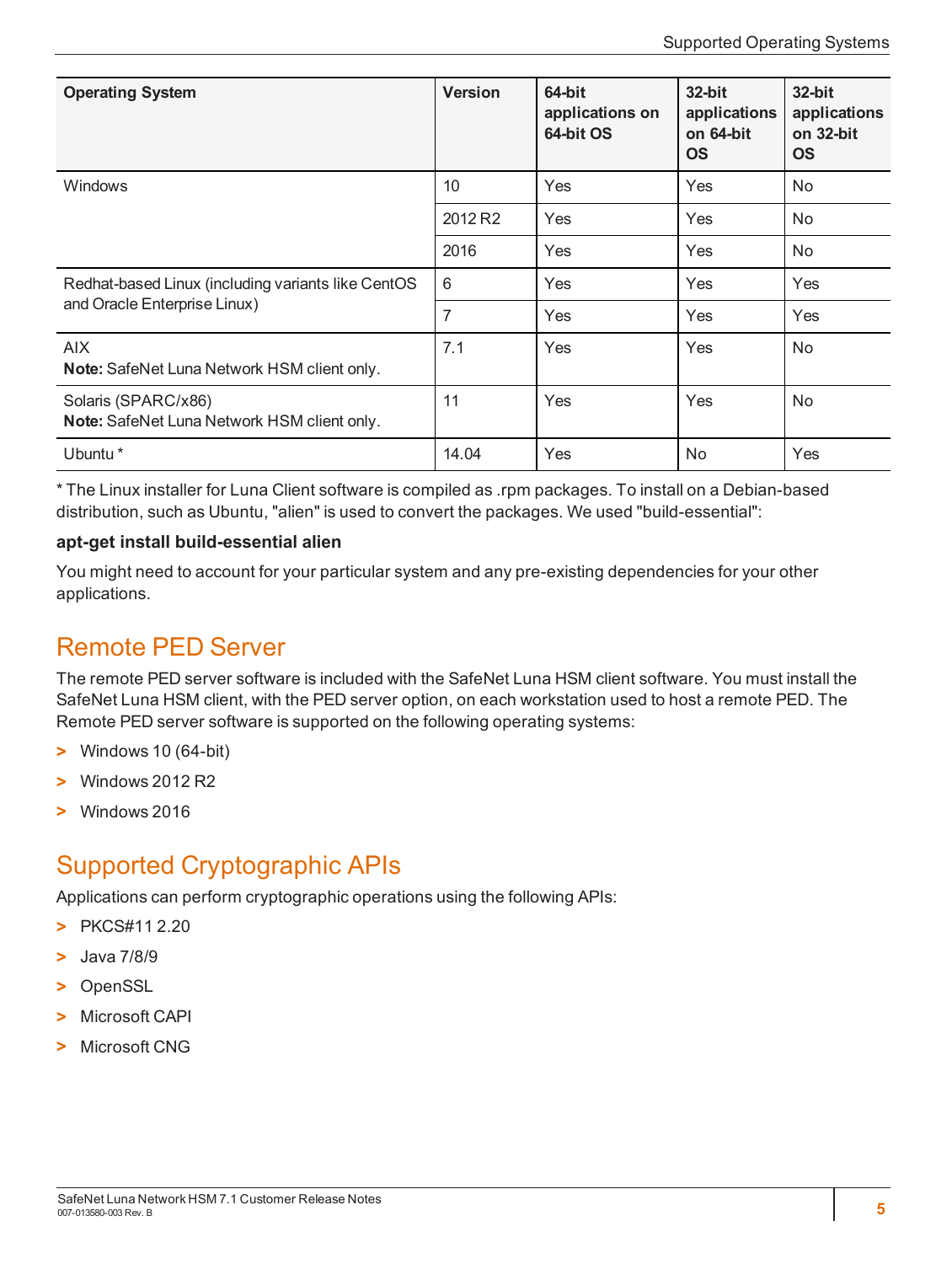# <span id="page-5-0"></span>Upgrade Paths

| <b>Table 1: Upgrade Paths</b>               |                       |            |  |
|---------------------------------------------|-----------------------|------------|--|
| Component                                   | Directly from version | To version |  |
| SafeNet Luna HSM client software            | Any                   | 7.1        |  |
| SafeNet Luna Network HSM appliance software | 7.0                   | 7.1        |  |
| <b>HSM</b> firmware                         | 7.0.1, 7.0.2          | 7.1.0      |  |
| SafeNet Backup HSM firmware                 | 6.10.9, 6.26.0        | 6.27.0     |  |
| SafeNet Local PED/Remote PED firmware       | 2.7.1                 | N/A        |  |
|                                             | 2.8.0                 | N/A        |  |

# <span id="page-5-1"></span>Known Issues

This section lists the issues known to exist in the product at the time of release. Workarounds are provided where available. The following table defines the severity level assigned to each listed issue.

| Table 2: Issue severity definitions |
|-------------------------------------|
|-------------------------------------|

| <b>Severity</b> | <b>Classification</b> | <b>Definition</b>             |
|-----------------|-----------------------|-------------------------------|
|                 | <b>High</b>           | Reasonable workaround exists. |
| M               | Medium                | Medium severity problems.     |
|                 | Low                   | Low severity problems.        |

| Table 3: List of known issues, new for release 7.1 |  |  |
|----------------------------------------------------|--|--|
|----------------------------------------------------|--|--|

| <b>Issue</b>     | <b>Severity</b> | <b>Synopsis</b>                                                                                                                                                                                                                                                 |
|------------------|-----------------|-----------------------------------------------------------------------------------------------------------------------------------------------------------------------------------------------------------------------------------------------------------------|
| <b>LUNA-2663</b> | H               | Problem: In LunaSH, hsm firmware upgrade fails with errors (LUNA RET<br>UNKNOWN COMMAND and RC GENERAL ERROR) if STC has been enabled prior<br>to upgrade.                                                                                                      |
|                  |                 | Workaround:                                                                                                                                                                                                                                                     |
|                  |                 | Back up all important cryptographic material.                                                                                                                                                                                                                   |
|                  |                 | Press the decommission button on the back of the appliance.<br>2.                                                                                                                                                                                               |
|                  |                 | Reinitialize the HSM and clear the tamper state.<br>3.                                                                                                                                                                                                          |
|                  |                 | 4. Upgrade the HSM firmware.                                                                                                                                                                                                                                    |
|                  |                 | Restore your partitions and objects from backup.<br>5.                                                                                                                                                                                                          |
| <b>LUNA-2230</b> | H               | Problem: If HSM policy 39 (Allow Secure Trusted Channel) is turned off while STC is<br>enabled on the admin channel, the HSM SO is unable to log in using hsm login.<br>Workaround: If this occurs, exit LunaSH and log in again as the admin user. In general, |
|                  |                 | disable STC on the admin channel (hsm stc disable) before setting HSM policy 39 to 0.                                                                                                                                                                           |
| LKX-3233         | H               | <b>Problem:</b> Value for HSM policy 46 (Disable Decommission) cannot be changed.                                                                                                                                                                               |
| LKX-3201         |                 | Attempting to change it returns a "fails dependencies" error.                                                                                                                                                                                                   |
|                  |                 | Workaround: None.                                                                                                                                                                                                                                               |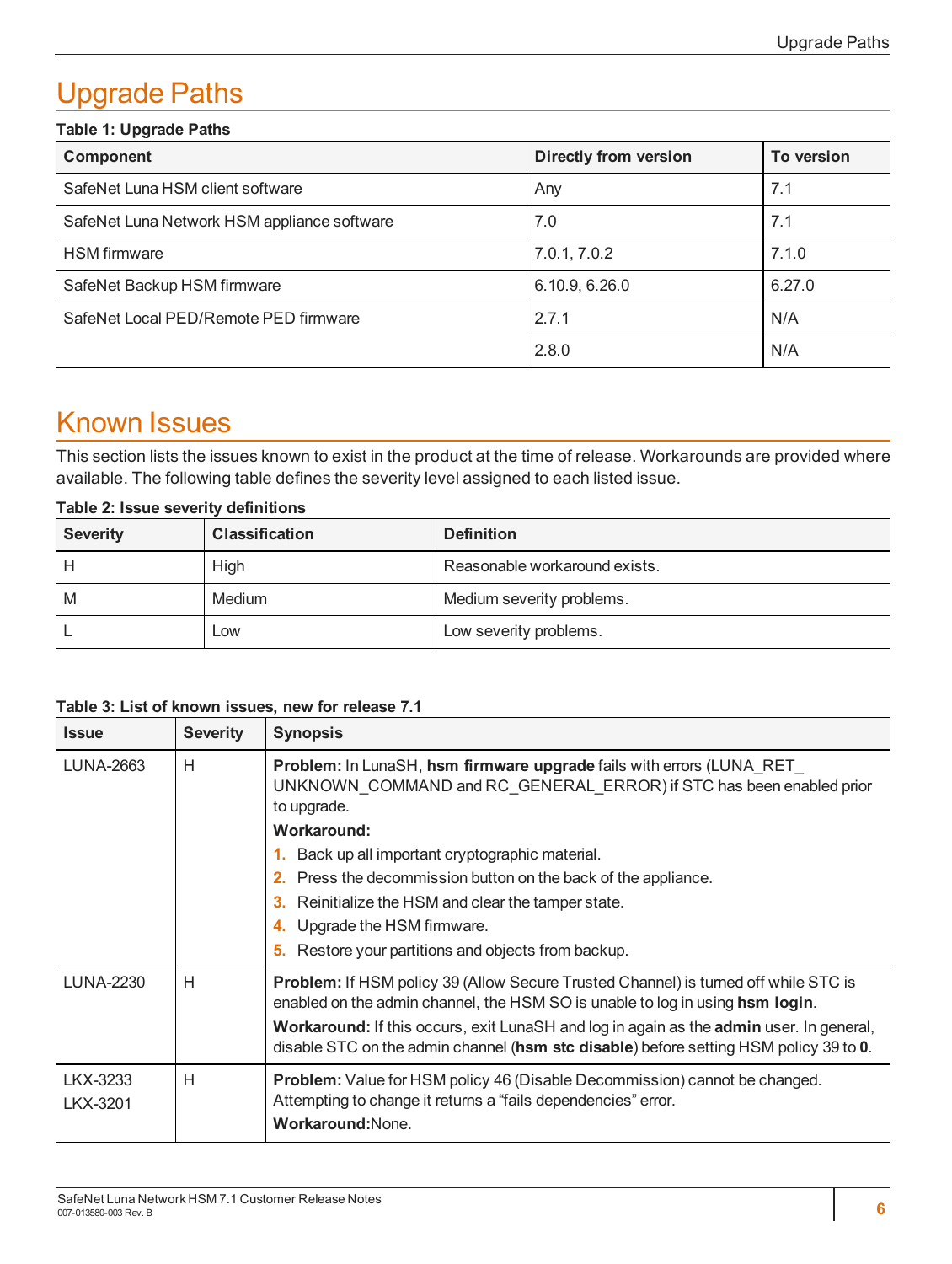| <b>Issue</b>     | <b>Severity</b> | <b>Synopsis</b>                                                                                                                                                                                                                                                                                                                                |
|------------------|-----------------|------------------------------------------------------------------------------------------------------------------------------------------------------------------------------------------------------------------------------------------------------------------------------------------------------------------------------------------------|
| <b>LUNA-2677</b> | M               | Problem: Private key wrapping in Key Export mode does not work when using the Luna<br>Java provider (LunaProvider).<br>Workaround: Download and apply Linux client patch (DOW0002629) from the Gemalto<br>Customer Support Portal. Follow the README instructions to ensure that your Java<br>application sets the appropriate key attributes. |
| <b>LUNA-2261</b> | M               | Problem: "CKR_DATA_INVALID" on wrap/unwrap with multitoken on AIX and Solaris<br>clients.<br>Workaround: None.                                                                                                                                                                                                                                 |
| <b>LUNA-2252</b> | M               | Problem: Invalid options are displayed on Solaris installer.<br>Workaround: Only the SafeNet Luna Network HSM is supported for Solaris; drivers for<br>the PCIe HSM and USB HSM options are not provided at this time. If multiple options<br>appear when installing SafeNet Luna HSM on Solaris, choose Network HSM only.                     |
| <b>LUNA-2224</b> | M               | Problem: When you initialize an STC partition by applying a partition policy template, a<br>confusing error (CKR_TOKEN_NOT_PRESENT) is returned.<br>Workaround: None.                                                                                                                                                                          |
| <b>LUNA-2199</b> | M               | Problem: LunaCM occasionally freezes in Windows 2016 when a new slot is created or<br>deleted.<br>Workaround: End the LunaCM instance with Task Manager and restart LunaCM.                                                                                                                                                                    |
| <b>LUNA-2081</b> | M               | Problem: Multipart AES_KW operations on non-block-sized-data returns incorrect error<br>code CKR_DEVICE_ERROR.<br>Workaround: None.                                                                                                                                                                                                            |
| <b>LUNA-1927</b> | M               | Problem: Problem: HA - Unable to add new member to HA group after removing primary<br>member<br>Workaround: Restart LunaCM to update the slot list.                                                                                                                                                                                            |
| <b>LUNA-1725</b> | M               | Problem: In LunaCM, partition archive restore -replace does not replace<br>DUPLICATED objects in target partition.<br>Workaround: Remove all duplicate objects from the target partition prior to running<br>partition archive restore -replace.                                                                                               |
| <b>LKX-3178</b>  | M               | Problem: When you use an older client, and query partition-level capabilities and<br>policies, the HSM returns incorrect policy numbers<br>Workaround: Use the documentation to get the correct policy numbers.                                                                                                                                |
| LKX-3159         | M               | Problem: In LunaCM, hsm information monitor incorrectly reports HSM utilization<br>Workaround: None.                                                                                                                                                                                                                                           |
| <b>LUNA-2347</b> | L               | Problem: Extraneous entry for partitionpolicytemplatepath is present in the MISC section<br>of the Chrystoki.conf.<br>Workaround: Ignore. This entry is not used by Luna 7 policy templates.                                                                                                                                                   |
| <b>LUNA-2103</b> | L               | <b>Problem:</b> If you enter duplicate policies (policies with the same ID) in the partition policy<br>template, the partition will take the last value.<br>Workaround: Avoid duplicate policy IDs in partition policy template files.                                                                                                         |
| LKX-3042         | L               | Problem: When partition policy 39: Allow start/end date attributes is enabled, all start                                                                                                                                                                                                                                                       |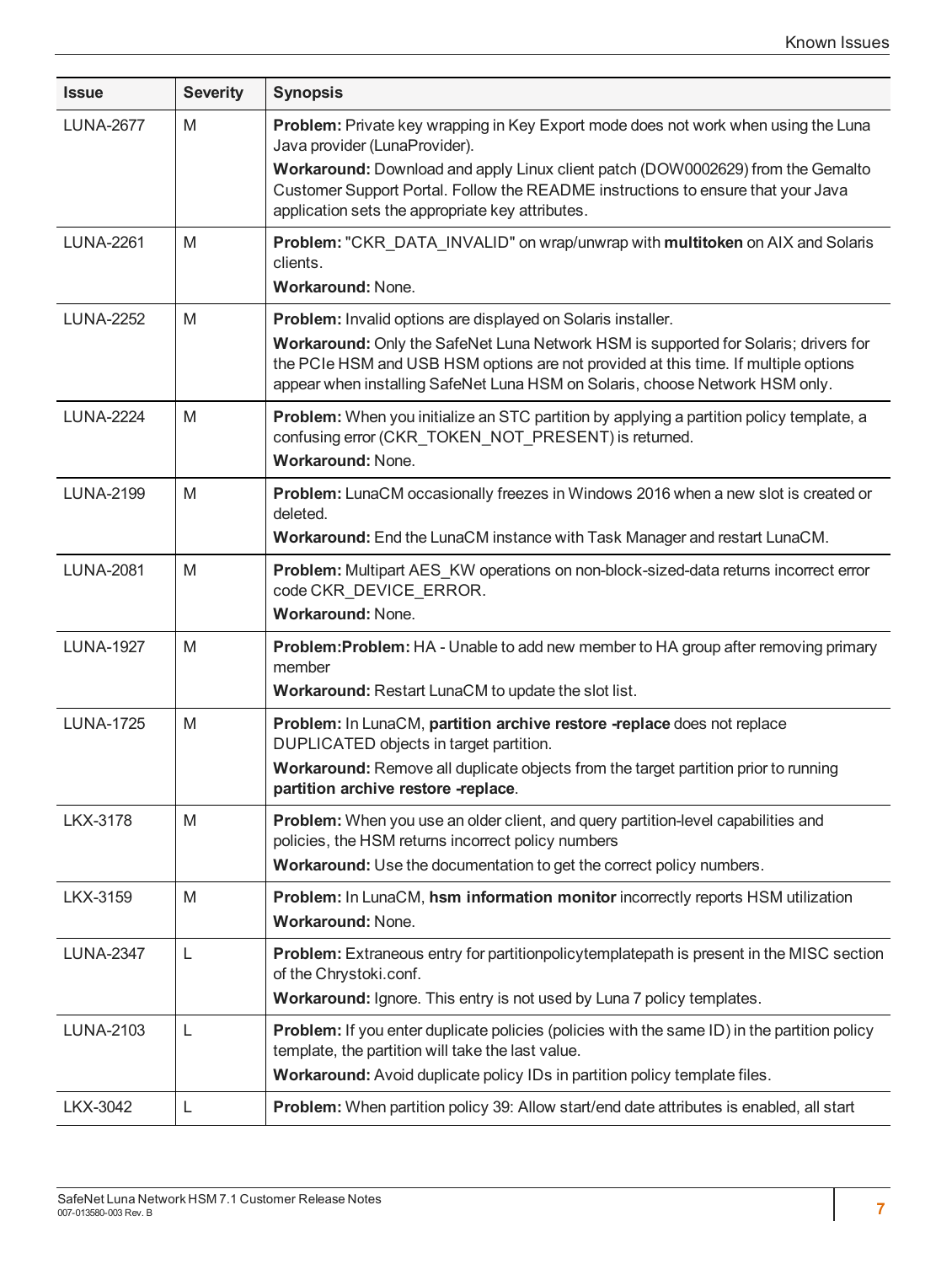| <b>Issue</b> | <b>Severity</b> | Synopsis                                                                     |
|--------------|-----------------|------------------------------------------------------------------------------|
|              |                 | dates must be later than January 01, 1970.                                   |
|              |                 | Workaround: Ensure that start date attribute is later than January 01, 1970. |

#### **Table 4: List of known issues from release 7.0**

| <b>Issue</b>                            | <b>Severity</b> | <b>Synopsis</b>                                                                                                                                                                                                                                                                                                                                                |
|-----------------------------------------|-----------------|----------------------------------------------------------------------------------------------------------------------------------------------------------------------------------------------------------------------------------------------------------------------------------------------------------------------------------------------------------------|
| LHSM-18236<br>CPP-628<br><b>LKX-554</b> | M               | Problem: Unable to add a member to an HA group if the Partition SO or Crypto Officer is<br>currently logged in to the primary member of the HA group.<br>Workaround: Ensure that the Partition SO or Crypto Officer are not logged in to the<br>primary HA member partition when adding a new member.                                                          |
| LKX-2634                                | M               | Problem: Cannot back up curve25519 key types to the SafeNet Luna Backup HSM.<br>Workaround: Use cloning or HA to back up your curve25519 key types to another<br>SafeNet Luna 7.0 HSM.                                                                                                                                                                         |
| <b>LUNA-1592</b>                        | M               | Problem: When trying to run the HALogin.java script, a CKR_UNKNOWN error is<br>returned.<br>Workaround: None. Do not use the HALogin.java sample.                                                                                                                                                                                                              |
| <b>LUNA-132</b><br>CPP-2505             | M               | Problem: When configuring a network device for IPv6 using SLAAC or DHCPv6, the<br>IPv6 address is retrieved, but the name server and search domain are not.<br>Workaround: Configure the name server and search domain manually, using the<br>LunaSH command network dns add {-nameserver <ip address="">   -searchdomain<br/><net_domain>}.</net_domain></ip> |
| CPP-3261                                | M               | Problem: After performing sysconf config factoryreset, the appliance host name is not<br>reset.<br><b>Workaround: None.</b>                                                                                                                                                                                                                                    |
| CPP-3241                                | M               | <b>Problem:</b> Untarred audit log files are not visible to the user.<br>Workaround: Untarred audit log files will not appear in the list of log files generated by<br>the LunaSH command my file list, but they can still be verified using audit log verify -<br>file <filename> -serialsource <serialnum>.</serialnum></filename>                           |
| CPP-3191                                | M               | Problem: After rebooting the appliance, occasionally clients cannot see partitions on the<br>first connection attempt.<br>Workaround: Run the vtl verify command again. The second attempt should be<br>successful.                                                                                                                                            |
| CPP-2954                                | M               | Problem: The hsmCriticalEvent and hsmNonCriticalEvent counters incorrectly track<br>HSM events.<br>Workaround: None. SNMP hsmCriticalEvent and hsmNonCriticalEvent counters are<br>not implemented in this release and will always remain 0.                                                                                                                   |
| <b>LUNA-1227</b><br>CPP-2690            | M               | Problem: Warnings related to insserv LSB are generated for luna-snmp package when<br>system updates are performed on Debian-based systems.<br>Workaround: None.                                                                                                                                                                                                |
| CPP-1339                                | M               | Problem: In LunaSH, sysconf config restore does not restore the SSH password for<br>the admin user. If the password is not reset immediately, the admin user will be unable to<br>login to the appliance in subsequent SSH sessions.                                                                                                                           |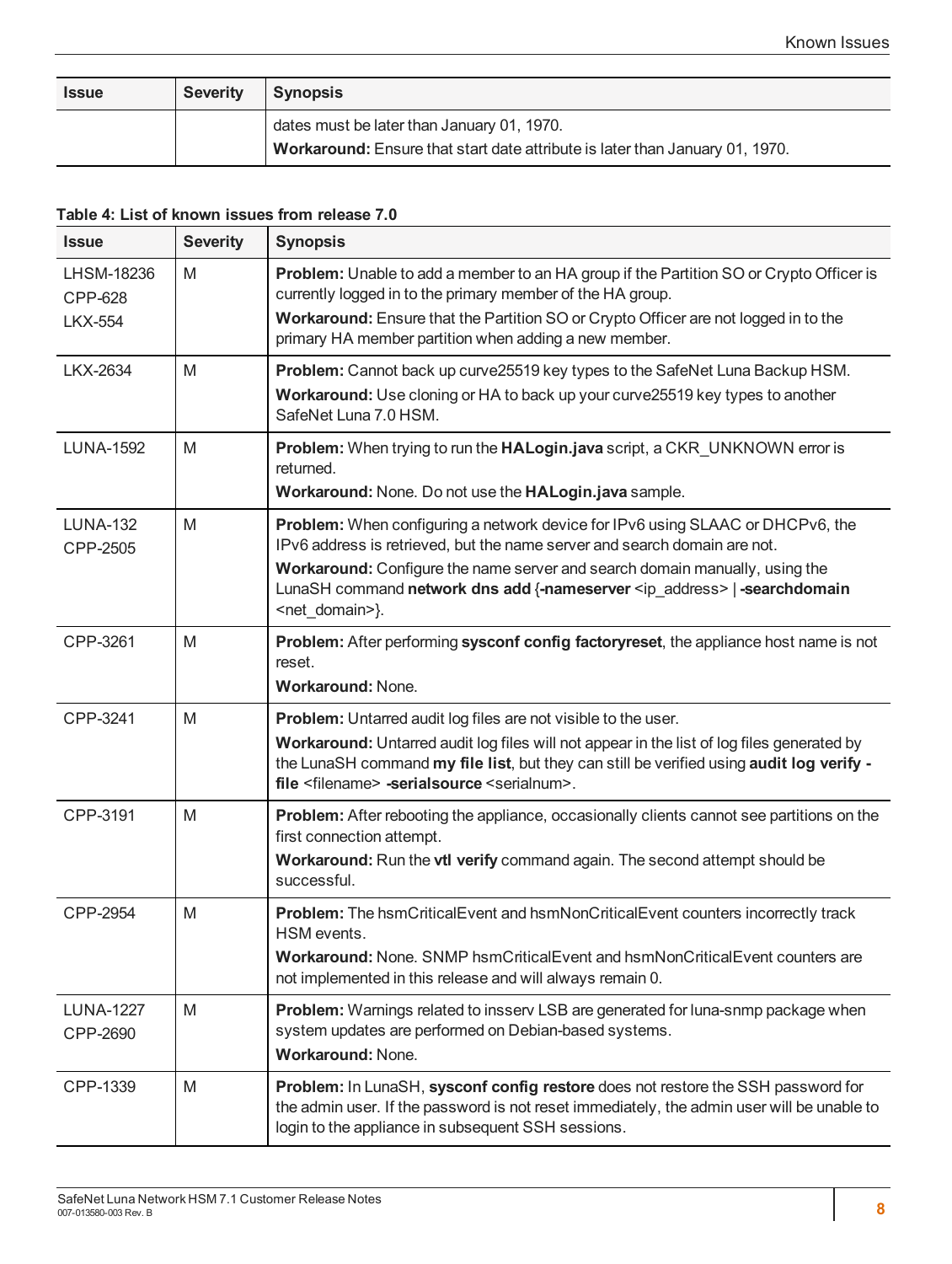| <b>Issue</b>                  | <b>Severity</b> | <b>Synopsis</b>                                                                                                                                                                                                                                                                                                              |
|-------------------------------|-----------------|------------------------------------------------------------------------------------------------------------------------------------------------------------------------------------------------------------------------------------------------------------------------------------------------------------------------------|
|                               |                 | Workaround: Use sysconf config clear to reset the admin password to the default. You<br>must do this in the same session that you used to run the sysconf config restore<br>command.                                                                                                                                         |
| CPP-2376                      | M               | Problem: On the Backup HSM, the hsm init command with the -iped option fails after<br>hsm factoryreset.<br>Workaround: Run the hsm init command again. The second attempt should be<br>successful.                                                                                                                           |
| CPP-2368                      | M               | Problem: The hagroup list command returns an error.<br>Workaround: Run the hagroup list command again. The second attempt should be<br>successful.                                                                                                                                                                           |
| CPP-1348                      | M               | <b>Problem:</b> Windows 10 occasionally crashes when trying to detect a serial port. This is a<br>known issue with the Windows 10 PL2303 drivers.<br>Workaround: If you experience trouble opening a serial connection using Windows 10,<br>use another supported operating system. See "SafeNet Luna HSM Client" on page 4. |
| CPP-626<br><b>CPP-624</b>     | M               | Problem: If you zeroize an HSM hosting an HA group member partition, all running<br>cryptographic operations against the HA group fail.<br>Workaround: Remove any member partition from the HA group before zeroizing the host<br>HSM.                                                                                       |
| CPP-3235                      | L               | Problem: In LunaCM, the partition clone command fails the first time if the Partition SO<br>is logged in to the target slot.<br>Workaround: Run the partition clone command again. The second attempt should be<br>successful.                                                                                               |
| CPP-2576                      | L               | Problem: Windows installer does not remove CSP and KSP registry entries for 32-bit<br>setup when the Windows client is uninstalled.<br>Workaround: No impact on service; registry entries may be deleted manually.                                                                                                           |
| CPP-2488                      | L               | <b>Problem:</b> Version 6.x and 7.x HSM role name abbreviations are not consistent.<br>Workaround: Remember to use the full role name when logging in to Luna 6.x partitions.                                                                                                                                                |
| CPP-2380                      | $\mathsf L$     | Problem: When running the MiscCSRCertificateDemo.java sample, a null pointer<br>exception occurs.<br><b>Workaround: None.</b>                                                                                                                                                                                                |
| CPP-1249,<br><b>LUNA-1681</b> | L               | Problem: Remote backup through TCP/IP via the LunaCM command partition archive<br>backup -slot remote -hostname <hostname> -port <portnum> is not recognized.<br/>Workaround: Use RBS to backup partitions remotely.</portnum></hostname>                                                                                    |
| <b>LUNA-2022</b>              | L               | Problem: Incorrect warning displayed when changing ssh restriction to bond slave<br>device<br>Message displayed is "Warning: SSH is already restricted to the specified ip address /<br>ethernet card. No changes made."<br>Workaround: None. You cannot bind SSH to a bond slave.                                           |
| <b>LUNA-2015</b>              | L               | <b>Problem:</b> Default ntlsOperStatus for SNMP is incorrectly set to 0 (should be 3). This can<br>lead to errors in applications that adhere to syntax strictly.<br>Workaround: None.                                                                                                                                       |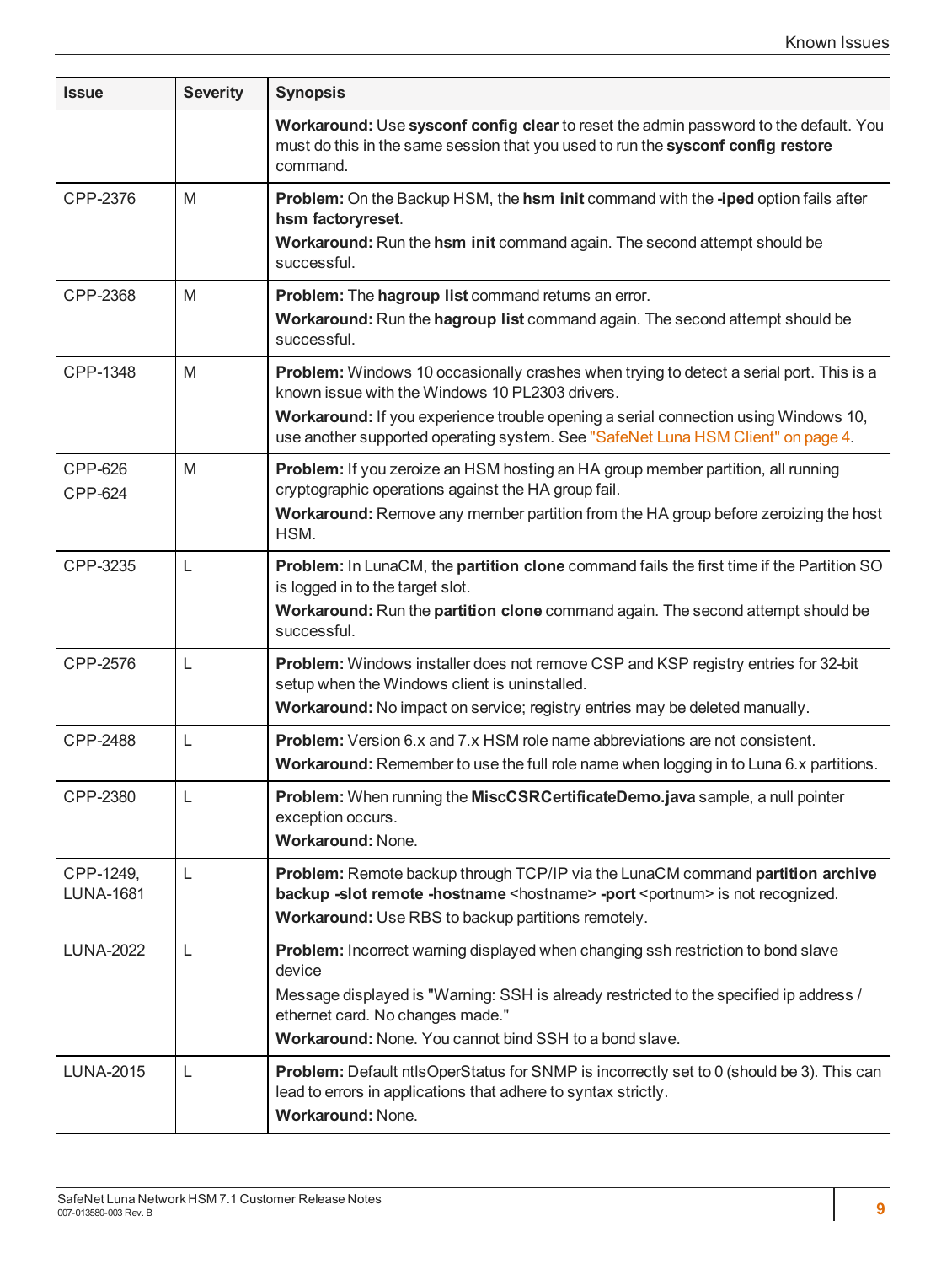| <b>Issue</b>                 | <b>Severity</b> | <b>Synopsis</b>                                                                                                                                                                                                                                                  |
|------------------------------|-----------------|------------------------------------------------------------------------------------------------------------------------------------------------------------------------------------------------------------------------------------------------------------------|
| <b>LUNA-158</b><br>CPP-3384  | L               | Problem: After zeroization or factory reset, the STC cipher option is set to NULL ENC.<br>Output from hsm stc status includes "Cipher Name: No Cipher".<br>Workaround: Run the LunaSH command hsm stc cipher enable -all to enable all<br>available STC ciphers. |
| <b>LUNA-1583</b><br>CPP-3387 | L               | Problem: On a new Linux client, the Luna HSM Client uninstaller hangs when a SafeNet<br>Luna Backup HSM is connected to the client machine.<br>Workaround: Disconnect the SafeNet Luna Backup HSM from the client before<br>uninstalling.                        |
| <b>LUNA-339</b>              | L               | Problem: Some appliance sensor information is missing or incorrectly reported via<br>SNMP.<br>Workaround: Use the LunaSH command status sensors to obtain this information.                                                                                      |
| <b>LUNA-218</b>              | L               | Problem: You cannot add a host or network route using the LunaSH network route add<br>command without including the gateway value.<br><b>Workaround: None.</b>                                                                                                   |
| CPP-3404                     | L               | Problem: CMU may crash or report a memory allocation error when using a non-FIPS<br>signing mechanism in FIPS mode.<br>Workaround: Specify a FIPS-approved signing mechanism such as sha256withRSA.                                                              |
| CPP-3326                     | L               | Problem: Webserver appears to start but is not accessible when the SSL key file or<br>certificate does not exist.<br>Workaround: Create the certificate before starting the web service.                                                                         |
| CPP-2925                     | L               | Problem: When the cklog library is configured, an error.txt file containing extraneous<br>messages may be created.<br><b>Workaround: None.</b>                                                                                                                   |
| <b>CPP-932</b>               | L               | <b>Problem:</b> If the configured audit logging directory is not found, the <b>pedclient</b> service fails<br>with error LOGGER_init failed.<br>Workaround: Ensure that the directory you configure for audit logging exists.                                    |

### <span id="page-9-0"></span>Resolved Issues

This section lists issues that have been resolved for the current release.

#### **Table 5: List of resolved issues**

| <b>Issue</b>    | <b>Severity</b> | <b>Synopsis</b>                                                                                                                                                                                             |
|-----------------|-----------------|-------------------------------------------------------------------------------------------------------------------------------------------------------------------------------------------------------------|
| <b>LUNA-853</b> | M               | <b>Problem:</b> On Linux, the SafeNet Luna HSM Client software fails to install to a directory<br>with spaces in its name.<br><b>Fixed</b>                                                                  |
| <b>LUNA-454</b> | M               | <b>Problem:</b> SafeNet Luna Network HSM appliance user names that begin with a non-<br>alphanumeric character (period, dash, or underscore) may cause issues and/or potential<br>system crashes.<br>Fixed: |
| <b>LUNA-264</b> | M               | <b>Problem:</b> On Linux, non-root users cannot initialize the STC token or create an STC<br>client identity.                                                                                               |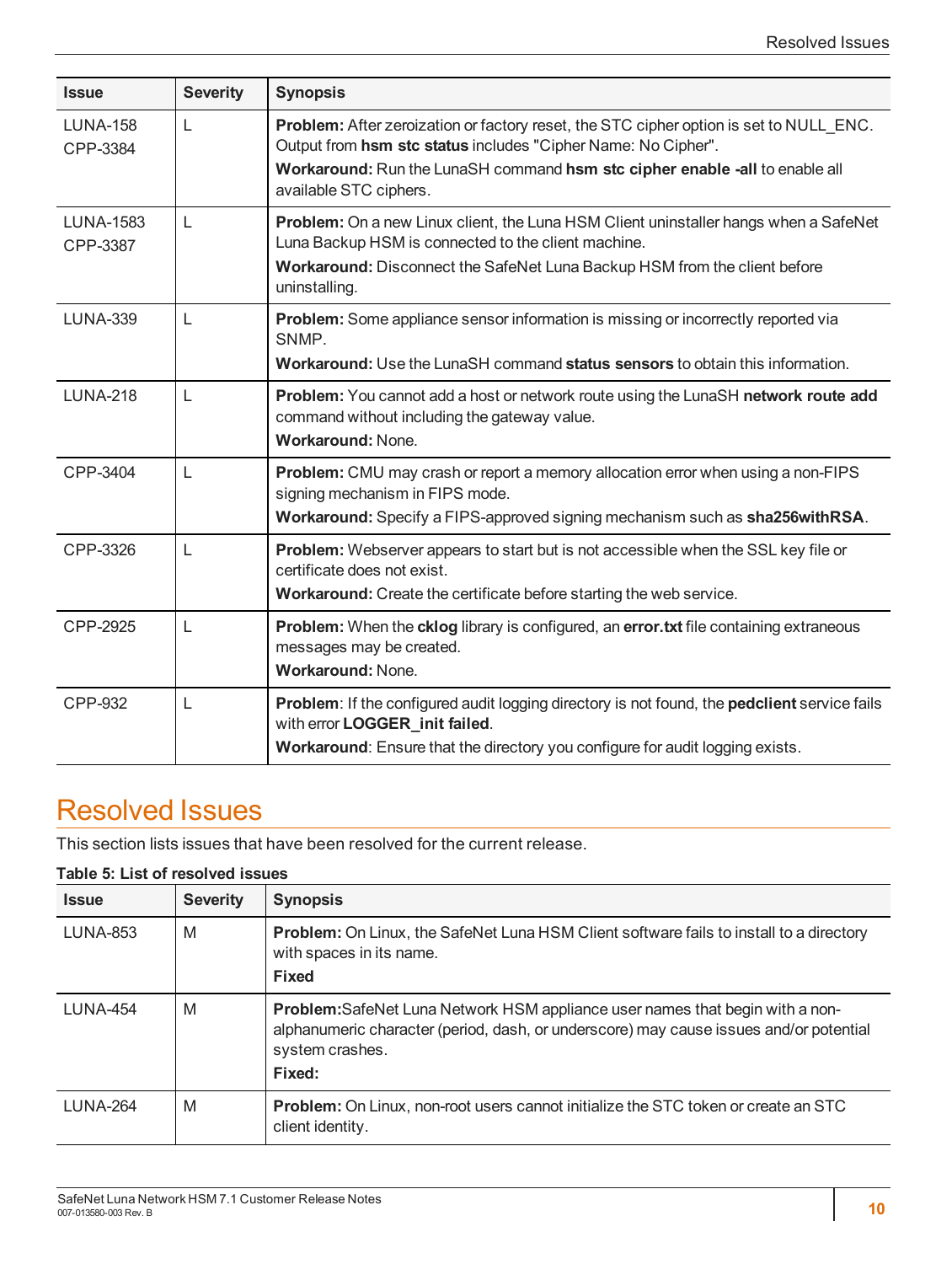| <b>Issue</b>                 | <b>Severity</b> | <b>Synopsis</b>                                                                                                                                                                                                                                                                                                         |
|------------------------------|-----------------|-------------------------------------------------------------------------------------------------------------------------------------------------------------------------------------------------------------------------------------------------------------------------------------------------------------------------|
|                              |                 | <b>Fixed</b>                                                                                                                                                                                                                                                                                                            |
| <b>LUNA-263</b>              | M               | Problem: On Linux, non-root users cannot configure the RBS server.<br><b>Fixed</b>                                                                                                                                                                                                                                      |
| <b>LUNA-261</b>              | M               | Problem: On Linux, non-root users cannot add a new HSM server after CAfile.pem has<br>been created by the root user.<br><b>Fixed</b>                                                                                                                                                                                    |
| <b>LUNA-169</b>              | M               | Problem: In LunaSH, network show displays an incorrect IPv6 Mask prefix.<br><b>Fixed</b>                                                                                                                                                                                                                                |
| <b>LUNA-166</b>              | M               | Problem: Running package verify and package update with the -useevp option in<br>LunaSH produces a CKR_SIGNATURE_INVALID error.<br><b>Fixed</b>                                                                                                                                                                         |
| <b>LUNA-163</b>              | M               | Problem: When the HSM audit logs are full, audit login appears to succeed, but the<br>user is not actually logged in and cannot perform operations.<br><b>Fixed</b>                                                                                                                                                     |
| CPP-3385<br><b>LUNA-801</b>  | M               | Problem: On Windows, a system crash can occur when you disconnect a SafeNet Luna<br>Backup HSM from the computer while the PedClient service is running.<br><b>Fixed</b>                                                                                                                                                |
| CPP-1842<br><b>LUNA-1948</b> | M               | Problem: Secure NTP server connections using AutoKey authentication do not work.<br><b>Fixed</b>                                                                                                                                                                                                                        |
| CPP-632                      | M               | Problem: When using CKdemo with HA groups, an Attribute type invalid error is<br>returned.<br><b>Fixed</b>                                                                                                                                                                                                              |
| <b>LUNA-266</b>              | L               | Problem: In LunaCM, clientconfig deleteserver deregisters the HSM server on the<br>Client, but does not delete the HSM server certificate file from the <lunaclient<br>dir&gt;/cert/server directory. Attempts to re-register the same server with a regenerated<br/>certificate fail.<br/><b>Fixed</b></lunaclient<br> |
| <b>LKX-2812</b>              | L               | Problem: The HSM reports 3072-bit as the maximum allowed key size for the RSA 186-3<br>mechanisms (CKM_RSA_FIPS_186_3_AUX_PRIME_KEY_PAIR_GEN and CKM_<br>RSA_FIPS_186_3_PRIME_KEY_PAIR_GEN), when it should report 4096-bit.                                                                                            |
|                              |                 | C_GetMechanismInfo will report 3072 as the maximum size for these mechanisms. If<br>your application uses C_GetMechanismInfo to query the maximum key size, it may<br>prevent 4096 operations from working.<br><b>Fixed</b>                                                                                             |
| CPP-2820<br>CPP-2949         | L               | Problem: Network HSM 7 attempts to load K driver upon rebooting.<br><b>Fixed</b>                                                                                                                                                                                                                                        |
| CPP-902<br><b>LUNA-1423</b>  | L               | Problem: DSA SSH keypair is not regenerated by sysconf ssh regenkeypair.<br>Addressed: DSA keys are being deprecated in OpenSSH due to weakness. Use RSA<br>keys for SSH instead.                                                                                                                                       |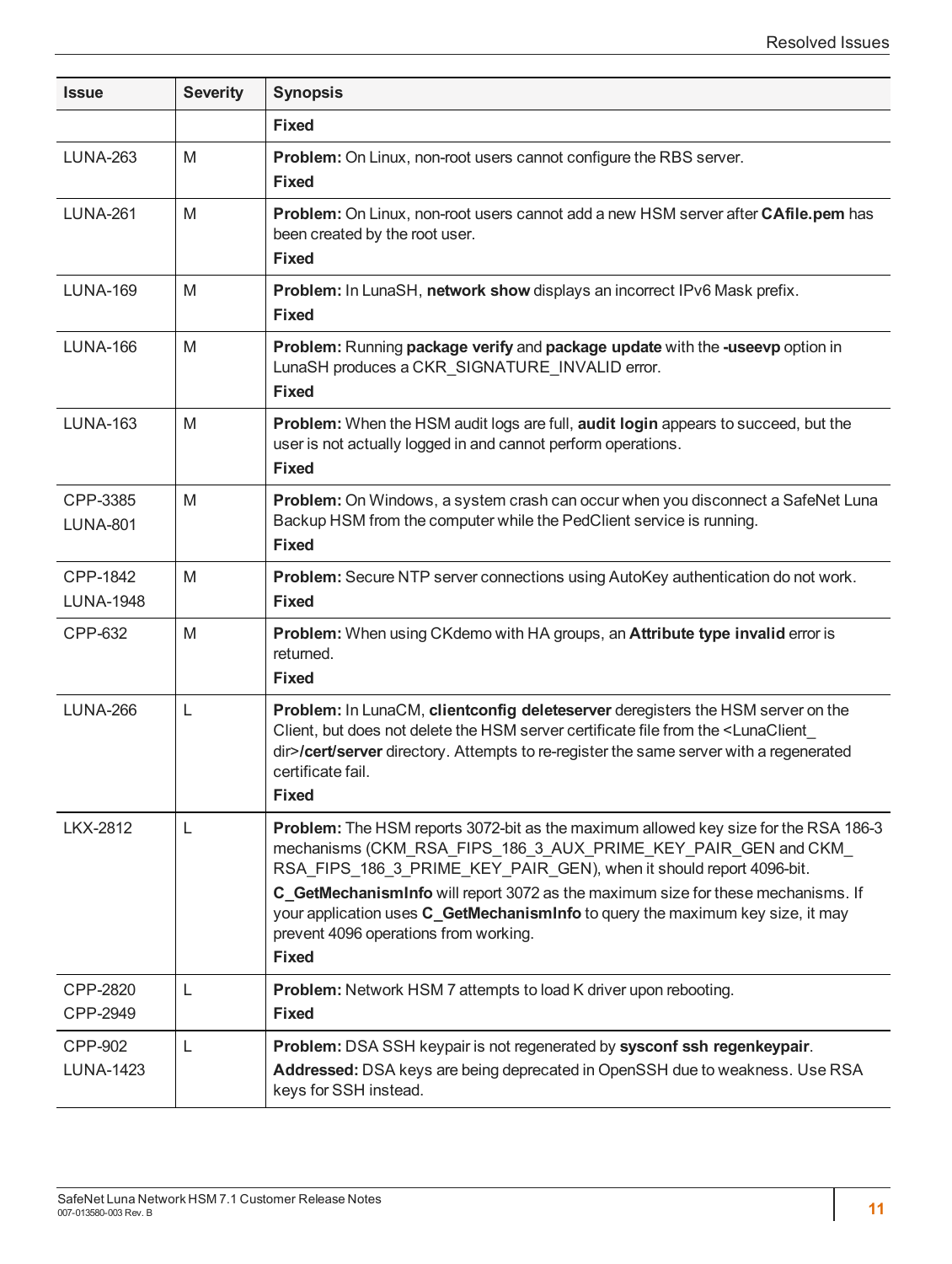# <span id="page-11-0"></span>Revision History

#### **Revision B: 23 January 2018**

- **>** Added to "Advisory [Notes" on](#page-2-1) page 3:
	- **•** CKA\_EXTRACTABLE=FALSE on New Private Keys
- **>** Added to "Supported [Cryptographic](#page-4-1) APIs" on page 5:
	- **•** Java 9
- **>** Added to "Known [Issues" on](#page-5-1) page 6:
	- **•** LUNA-2677
	- **•** LUNA-2663
	- **•** LUNA-2230

#### **Revision A: 7 December 2017**

**>** Initial Release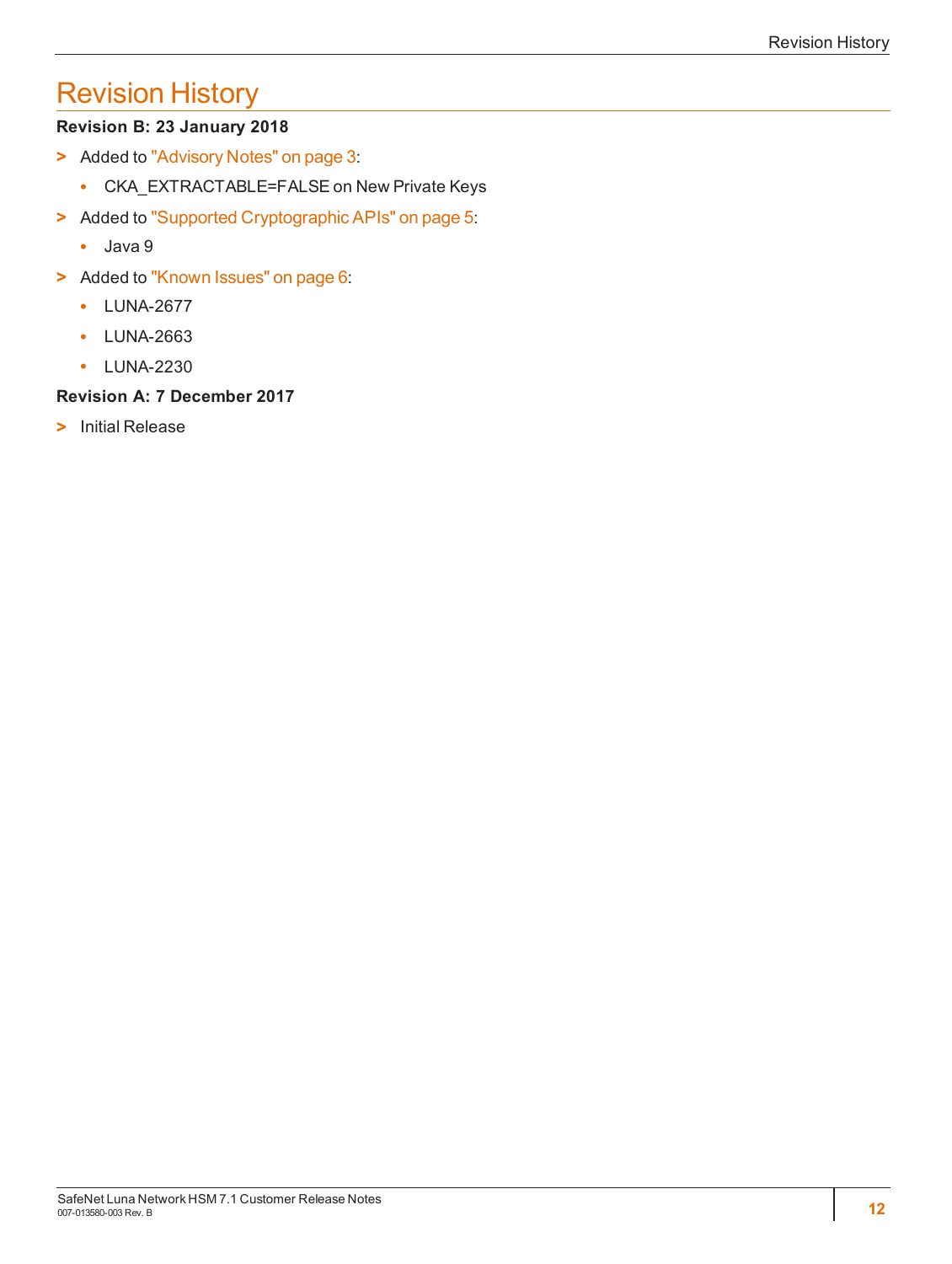# <span id="page-12-0"></span>Support Contacts

If you encounter a problem while installing, registering, or operating this product, please refer to the documentation before contacting support. If you cannot resolve the issue, contact your supplier or [Gemalto](https://supportportal.gemalto.com/) [Customer](https://supportportal.gemalto.com/) Support.

Gemalto Customer Support operates 24 hours a day, 7 days a week. Your level of access to this service is governed by the support plan arrangements made between Gemalto and your organization. Please consult this support plan for further information about your entitlements, including the hours when telephone support is available to you.

#### <span id="page-12-1"></span>Customer Support Portal

The Customer Support Portal, at [https://supportportal.gemalto.com,](https://supportportal.gemalto.com/) is where you can find solutions for most common problems. The Customer Support Portal is a comprehensive, fully searchable database of support resources, including software and firmware downloads, release notes listing known problems and workarounds, a knowledge base, FAQs, product documentation, technical notes, and more. You can also use the portal to create and manage support cases.

**NOTE** You require an account to access the Customer Support Portal. To create a new account, go to the portal and click on the **REGISTER** link.

### <span id="page-12-2"></span>Telephone Support

If you have an urgent problem, or cannot access the Customer Support Portal, you can contact Gemalto Customer Support by telephone. Calls to Gemalto Customer Support are handled on a priority basis.

| <b>Region</b> | <b>Telephone number</b>                                                              |  |  |
|---------------|--------------------------------------------------------------------------------------|--|--|
|               | (Subject to change. An up-to-date list is maintained on the Customer Support Portal) |  |  |
| Global        | +1 410-931-7520                                                                      |  |  |
| Australia     | 1800.020.183                                                                         |  |  |
| China         | North: 10800-713-1971                                                                |  |  |
|               | South: 10800-1301-932                                                                |  |  |
| France        | 0800-912-857                                                                         |  |  |
| Germany       | 0800-181-6374                                                                        |  |  |
| India         | 000.800.100.4290                                                                     |  |  |
| <b>Israel</b> | 180-931-5798                                                                         |  |  |
| Italy         | 800-786-421                                                                          |  |  |
| Japan         | 0066 3382 1699                                                                       |  |  |
| Korea         | +82 2 3429 1055                                                                      |  |  |
| Netherlands   | 0800.022.2996                                                                        |  |  |
| New Zealand   | 0800.440.359                                                                         |  |  |